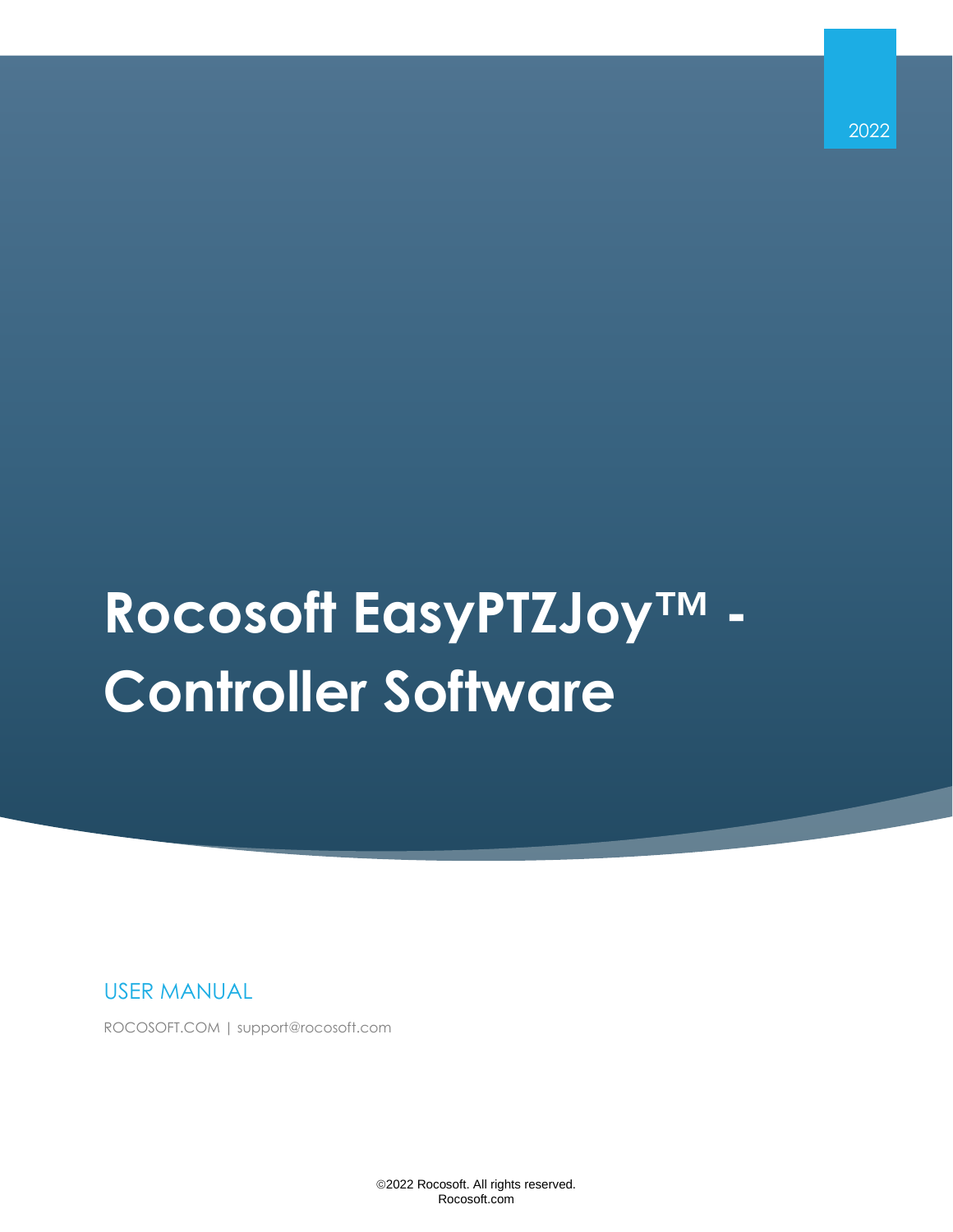#### **Thank You!**

Thank you for selecting our PTZ Camera Controller Software to be a part of your production and set up. As you read through this manual, it will help identify the options you have for connecting your equipment, customizing the software, and how to use all the features, as well as recommended configurations. We recommend reading over this guide prior to beginning any setup to have the best possible experience. Please refer to the Table of Contents when attempting to locate specific product information or setup instructions.

-The Rocosoft Team

# **Table of Contents**

<span id="page-1-0"></span>

| <b>ADDITIONAL CONTROL SETTINGS.</b> |  |
|-------------------------------------|--|
| <b>ADDITIONAL VIDEO SETTINGS</b>    |  |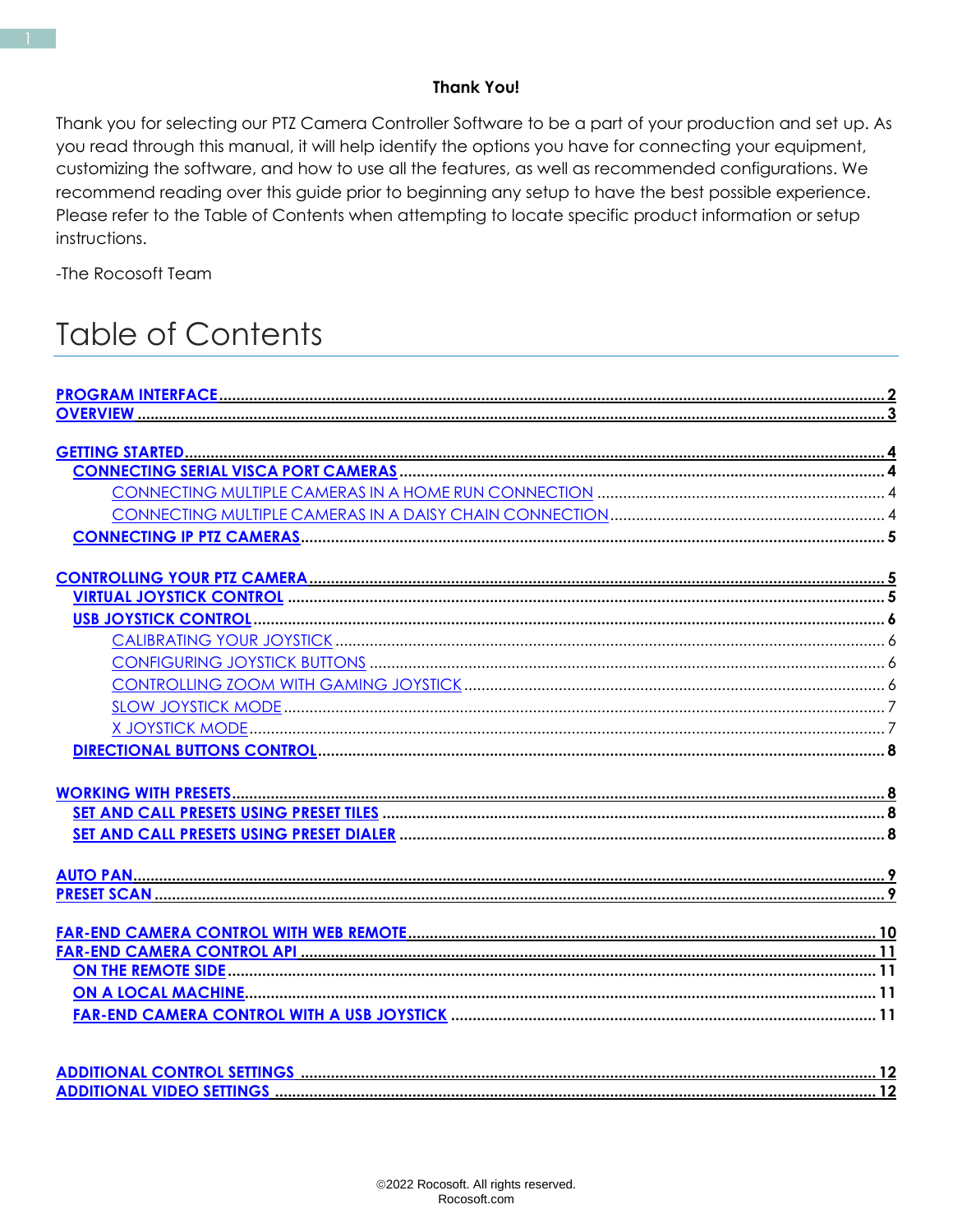#### **Interface**

#### Rocosoft Easy PTZJoy™ Controller Software. Narrow Mode



© Rocosoft Inc. All Rights Reserved.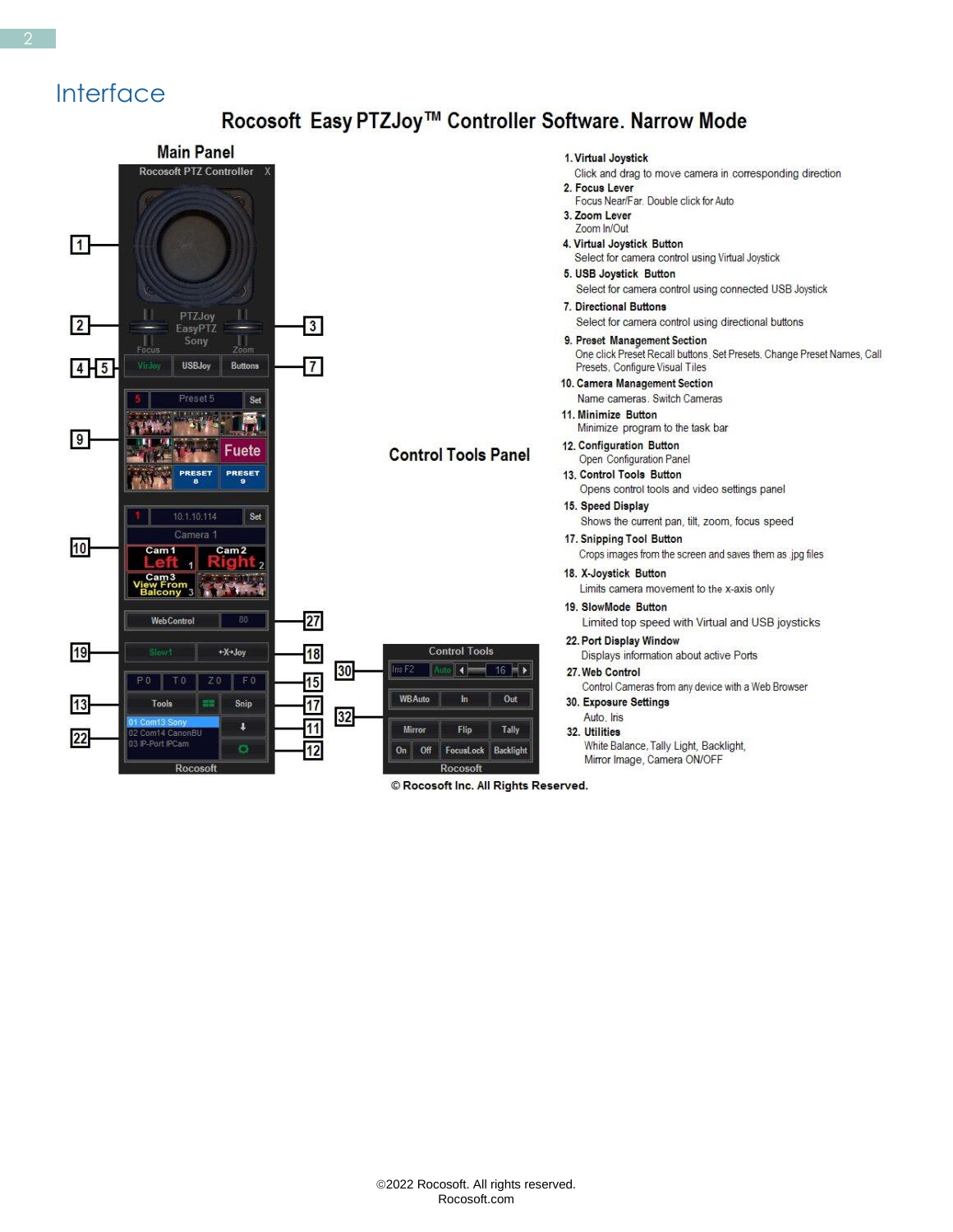### **Overview**

This manual covers Rocosoft EasyPTZJoy Controller Software for IP and Serial VISCA connected PTZ cameras. Our IP EasyPTZ Controller supports all IP PTZ Cameras listed under the supported camera section in each product. Our Serial VISCA EasyPTZ Controller support all Serial VISCA Cameras listed under the supported camera section in each product. The specific cameras and protocols being controlled can be selected and/or changed in the **Settings Panel** if needed.

The **Main Panel** opens by default when the program is loaded. Other control panels for Settings, Tools, and other features that may be included in your edition of the can be opened and closed by clicking the respective buttons.

EasyPTZ Controller panels can be used in either **Narrow** or **Wide** mode. Wide mode is great for integrations with live production systems such as NewTek TriCaster, vMix, OBS, and Livestream. Switch to the mode you prefer in the **Settings Panel**.

When the program is loaded, the interface layout can be changed by clicking on the **"Rocosoft PTZ Controller"** label that is always visible.



©2022 Rocosoft. All rights reserved. Rocosoft.com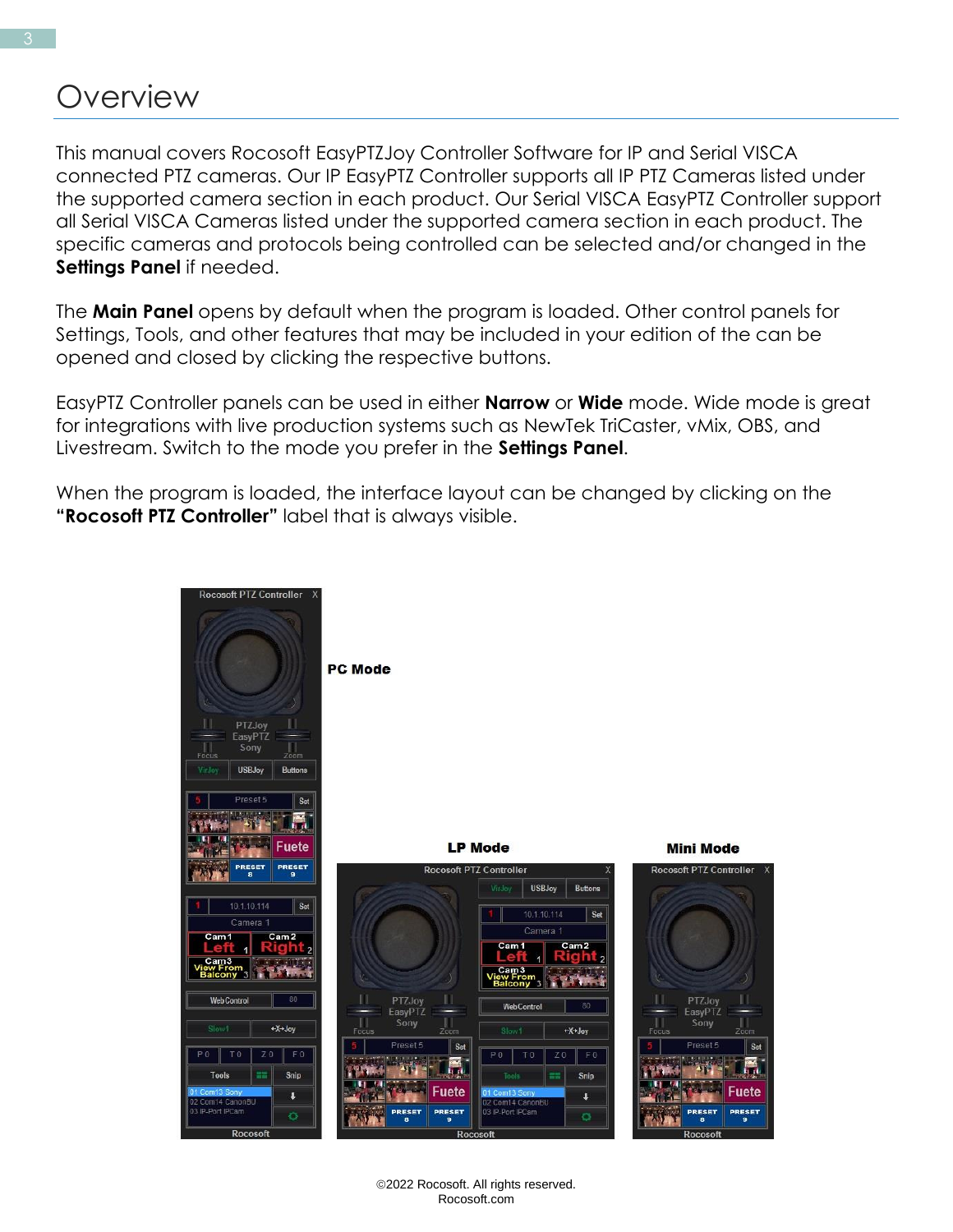# <span id="page-4-0"></span>Getting started

### <span id="page-4-1"></span>Connecting Serial Visca Port Cameras

Before starting EasyPTZ, connect your PTZ camera to your computer using a VISCA Control cable. Please make sure your PTZ camera is turned ON.

- 1. Connect the VISCA control cable to the *Serial/USB COM port* of your computer and to the *VISCA In* jack of your camera.
- 2. Check which COM port number is being used by your serial device in the *Ports* section of the *Device Manager***\*** on your computer (example: COM2)\*\*.
- 3. Once the PTZ camera is connected to your computer, open EasyPTZ. All COM ports available to control PTZ cameras will be listed in COM port window. Select the COM port your camera is connected to from the list of available COM ports and choose the desired method of camera control from the Control Type Selection buttons: **VirJoy, USBJoy, or HotKeys.**

*\*To access the Device Manager, open the Computer folder from your Control Panel, and click on Device Manager. Expand the Ports section to view your active COM ports and double check that there are no yellow exclamation marks. If you see a yellow exclamation mark next to any of your COM ports, you will need to fix this issue. If there are no yellow exclamation marks, these ports are active and available to control cameras.* 

*\*\* If you are connecting only one camera, or multiple cameras in a daisy chain mode, you will need to know only one COM port number. If you have multiple cameras connected to multiple ports, you will need to know the COM port numbers being used in order to switch between cameras in the PTZJoy.*

#### <span id="page-4-2"></span>*Connecting Multiple Cameras in a Home Run Connection*

- 1. In a home run connection, multiple cameras are connected to different USB/Serial ports on one computer and each camera is controlled through a separate COM port.
- 2. Connect your cameras to the USB/Serial ports of your computer using Serial/USB VISCA cables (described in detail in the **Getting Started** section).
- 3. The **Port Display Window** will display which COM ports are being used by your cameras.
- 4. Use the Port Manager to name the ports being used and to switch between cameras connected in home run mode. To name the port, select the number of the port, type in the desired name, and click **Save**. Switch between ports/cameras by clicking on the number or plus and minus buttons.

*Note: You can connect and control up to 4 cameras in home run mode.*

#### <span id="page-4-3"></span>*Connecting Multiple Cameras in a Daisy-Chain Connection*

In a daisy chain connection, the first camera is connected to a USB port/Serial port of your computer and additional cameras are "daisy-chained" to the first camera using daisy chain cables. In this configuration, multiple cameras can be controlled through one COM port.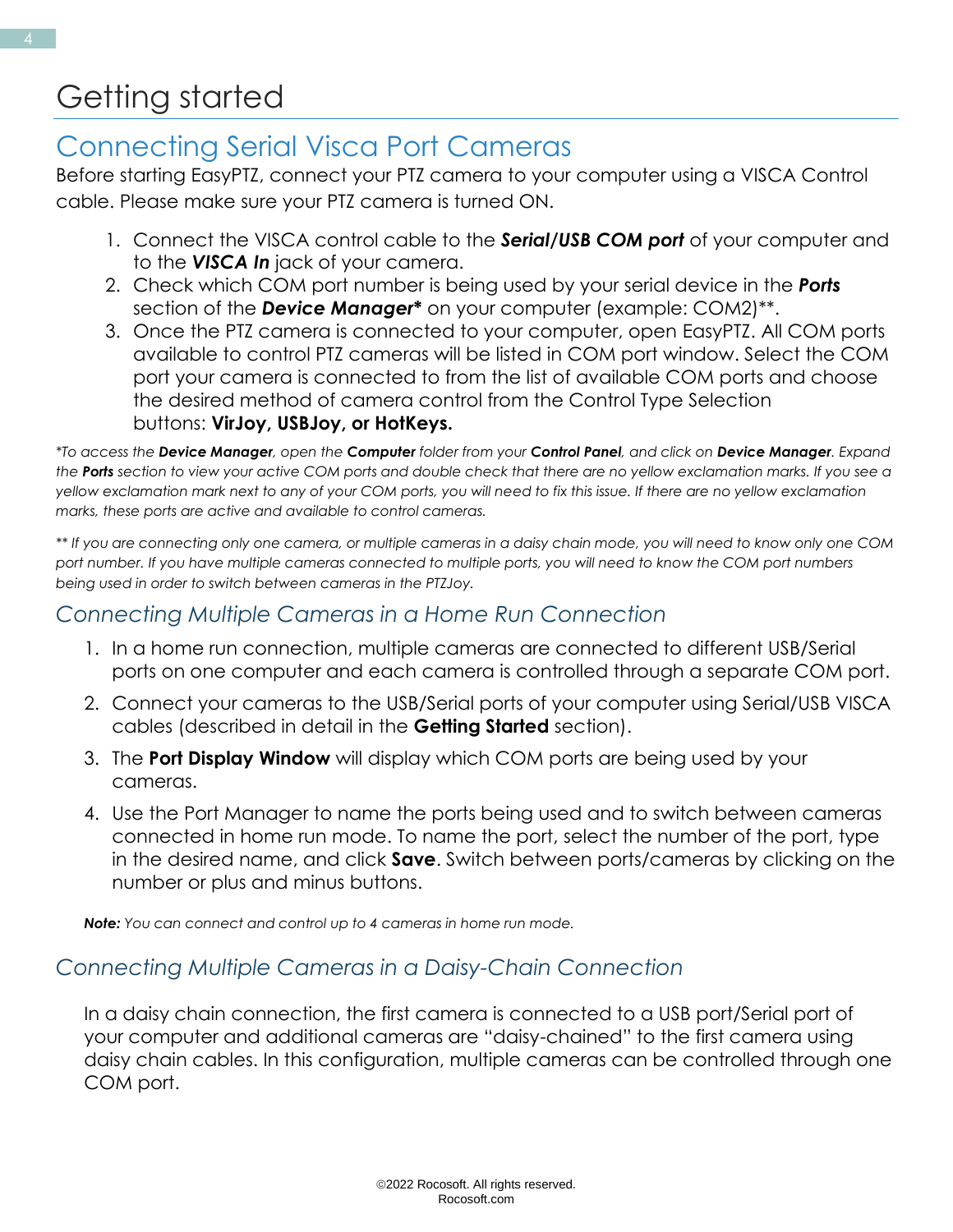- 1. Connect your first camera to the USB/Serial port of your computer using a USB/Serial VISCA cable.
- 2. The *Port Display Window* will display which COM port is being used by your camera.
- 3. Connect additional cameras to the first camera with daisy chain cables.
- 4. Use the Daisy-Chain Camera manager to switch between cameras by clicking on the number or plus or minus buttons.
- 5. You can easily distinguish between multiple cameras by naming your connected cameras. Simply open the Daisy Chain Camera Manager section, select the umber of the camera you wish to name, type in the desired name for the camera and click **Save**. Repeat for all cameras connected in the daisy chain. Once all the cameras are named, you can switch between cameras by selecting the camera from the list of camera number buttons and see with camera is currently chosen by name.

*Note: You can Daisy Chain up to 7 Sony per COM port. Additional Daisy Chain connections can be added to additional available USB/Serial ports.*

### <span id="page-5-0"></span>Connecting IP PTZ Cameras

Before using EasyPTZ, you must connect your PTZ cameras to your computer's network and make sure they are discoverable.

- 1. Connect your cameras to your computer with a network cable.
- 2. Find your camera's IP Address by opening the Camera Configuration app provided your camera's manufacturer.

*\*\*Pro-Tip:* Make sure your computer and cameras are on the same IP network have a fixed IP Address.

- a) You can view and configure your computer IP Settings by right clicking on **Network** →**Properties**  →**Ethernet Settings**
- b) Select the Internet Protocol Version Item in the list and click **Properties**.
- c) Select "Use the following IP address" and enter the IP Address, default gateway, and DNS server settings and click **OK**
- 3. Open EasyPTZ. Select Camera 1, Type the IP address of the camera in the IP address field, click **Set**. You should now have control of your PTZ camera using the virtual joystick on the Main Panel.
- 4. Repeat for all your IP Cameras.

# CONTROLLING YOUR PTZ CAMERAS

### <span id="page-5-1"></span>Virtual Joystick Control

- 1) Using your computer mouse, click on the virtual joystick and drag your computer mouse in the direction you want to move your selected camera\*.
- 2) To activate the Zoom In and Zoom Out feature, click and drag the *Zoom Lever* with your computer mouse up to zoom in and down to zoom out\*.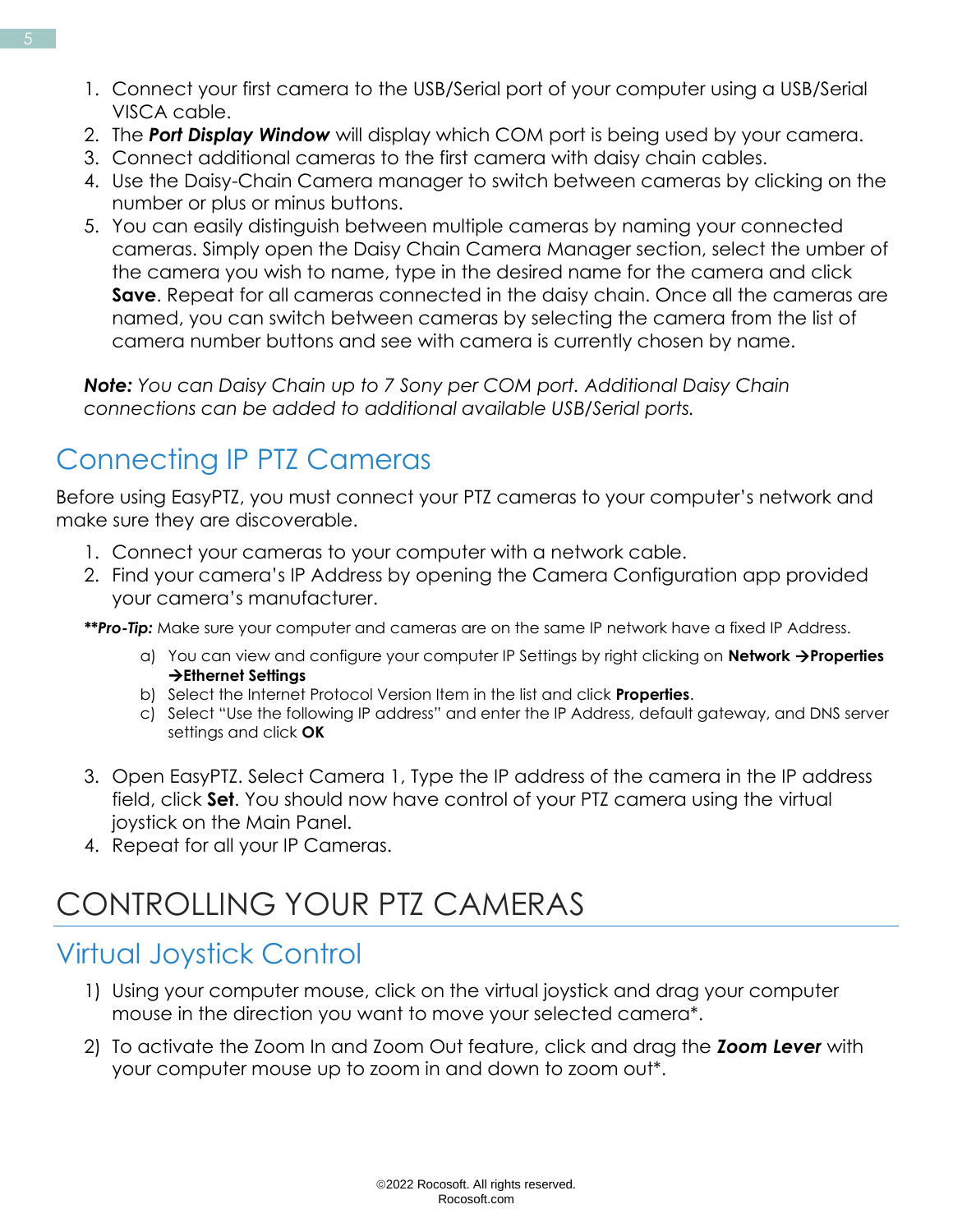3) Adjust the focus of the camera but clicking and dragging the *Focus Lever* with your computer mouse up to focus near, and down to focus far\*. Double click on the *Focus Lever* to auto focus the camera.

*\*Regulate the speed of the pan, tilt, and zoom movements by the movement of the computer mouse relative to the center point of the virtual controls - called the zero point, at which the speed is zero. The speed of pan and tilt movements is determined by the location of the mouse pointer relative to the center point of the virtual joystick; the speed of the zoom in and out movement is determined by the location of the mouse pointer relative to the center point of the zoom lever. The further away from the zero point of the virtual joystick or zoom lever that you move the mouse, the quicker the camera will move. The closer the mouse is to the zero point of the virtual joystick or zoom lever, the slower the camera will move.*

### <span id="page-6-0"></span>USB Joystick Control

We recommend checking if your cameras work with our Virtual Joystick first before trying to connect a USB Joystick.

- 1) Connect your joystick controller to an available USB port on your computer and wait until your computer initializes it.
- 2) Calibrate your Joystick (see below).
- 3) Click on the **USBJoy** Button. Move your USB joystick in the desired direction to control your camera. Regulate the speed of the pan and tilt movements by the movement of the joystick relative to its center point, or zero point. The further you move the joystick away from the zero point, the quicker the camera will rotate.

#### <span id="page-6-1"></span>*Calibrating USB Joystick*

Calibrating your joystick controller will help the joystick to work more accurately with the EasyPTZ application by finding the exact zero points and peripheral borders of the controller.

It can be easily done in *Control Panel* → *Devices and Printers*

#### <span id="page-6-2"></span>*Configuring Joystick Buttons*

All USB joysticks are different, but you can easily create your own button mapping scenario in the Settings panel. You can map your joystick buttons for a variety of actions such as switch between cameras, recall presets, run macros, zoom in and out, and more.

- 1. Open the **Settings Panel.**
- 2. Simply press a button on the joystick and you will see what number it is assigned to.
- 3. Select desired command from the drop-down menu for that button.
- 4. Repeat for all buttons.
- 5. **Important:** Click the **Set** button to save your changes. Your new settings are now active.

#### <span id="page-6-3"></span>*Controlling Zoom Function on a Gaming Joystick*

#### **Using the Zoom Lever**

If using a gaming joystick with a zoom lever, you can use this lever for controlling the zoom function with variable speeds. Since gaming joystick levers do not have a center, or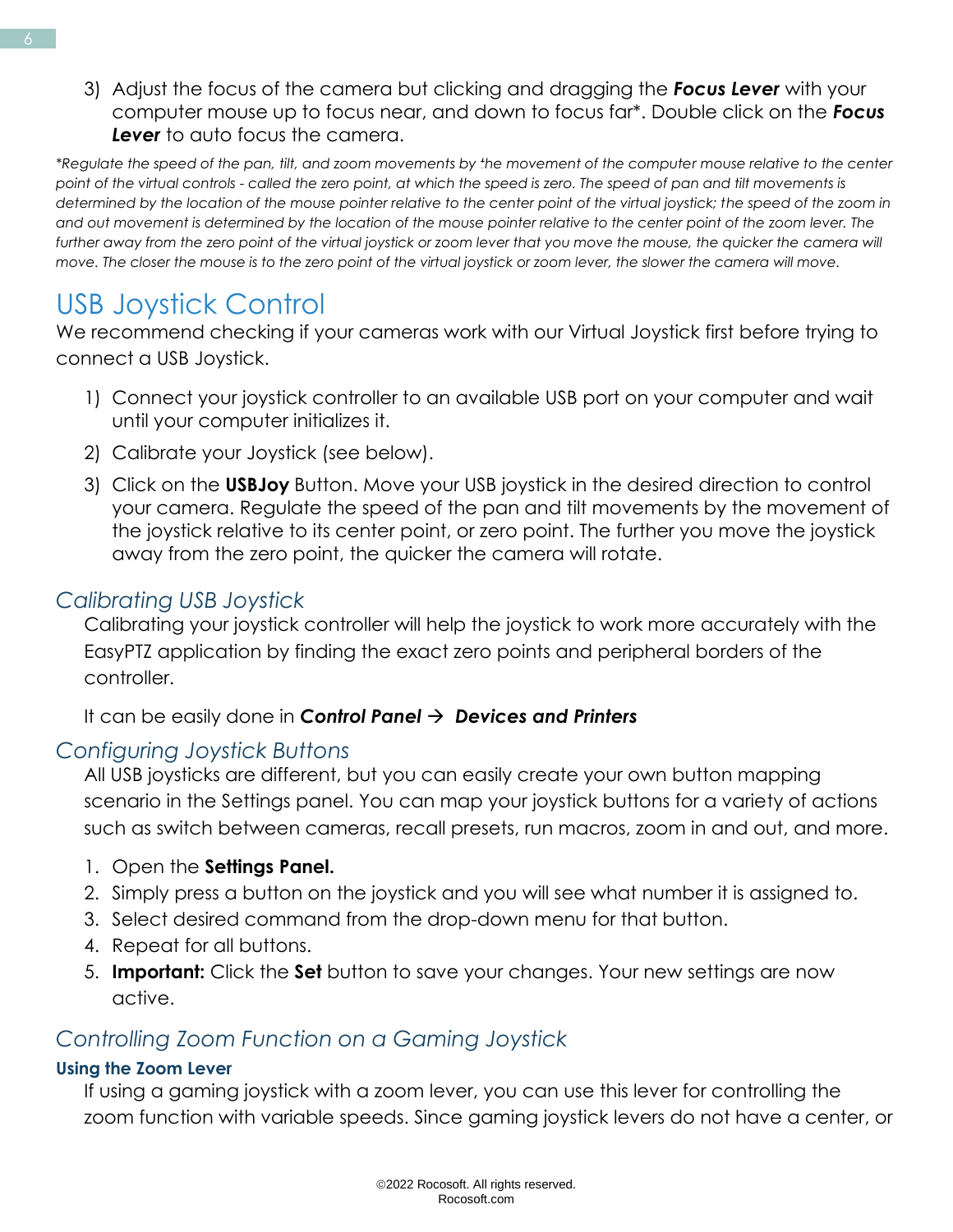zero, position like professional joysticks do, they will not return to the zero position when you release the lever – it must be done manually.

Always start the program with the zoom lever in the middle position. By doing this, you will have full zoom control with variable speed of your camera.

- 1) Start EasyPTZ with the joystick's lever in roughly the middle position.
- 2) Move the zoom lever up and down to zoom in and out to find the point where you can completely stop the zoom. This is your zero point.
- 3) Restart EasyPTZ with the lever in middle position. Your joystick will be calibrated to use the zoom lever with a zero point.
- 4) You can now regulate the speed of the zoom by the movement of the zoom lever relative to its zero point. The further you move the lever away from its zero point, the quicker the camera will zoom in and out. To stop the zoom, move the zoom lever back to the zero point.

#### **Using the Joystick Handle or 4th Axis Rudder on Xbox Controller**

You can now use the gaming joystick handle or the 4th axis Rudder for on and Xbox Controller to Zoom in and out.

- 1. Click on the **Pro/Game** button in the **Settings Panel** to select Pro or Game mode for the joystick.
- 2. If you have a gaming joystick with the handle that spins, select Game mode to use the joystick handle for Zoom control.
- 3. If it is an X-Box type of controller, select Game mode to use one joystick on the controller for Pan and Tilt and the other one for Zoom.

#### <span id="page-7-0"></span>*Joystick Performance Modes*

#### **Slow Joystick Mode**

This mode allows for slower, more precise movements of the camera by limiting top speed while using the Virtual joystick of USB joystick. Click on the *Slow Mode* button to switch to **Slow Joystick Mode**. There are three Slow modes available that you can cycle through.

The exact speed range depends on the joystick used and its calibration. **Slow1** Mode will have the speed range from 0 to about 12. **Slow2** Mode - from 0 to about 7. **Slow3** Mode – from 0 to about 2.

#### <span id="page-7-1"></span>**X Joystick Mode**

This mode limits camera movements to only the X-axis while using the Virtual Joystick or USB Joystick. Click on the *X-Joy* button to switch to **X-Joystick Mode**.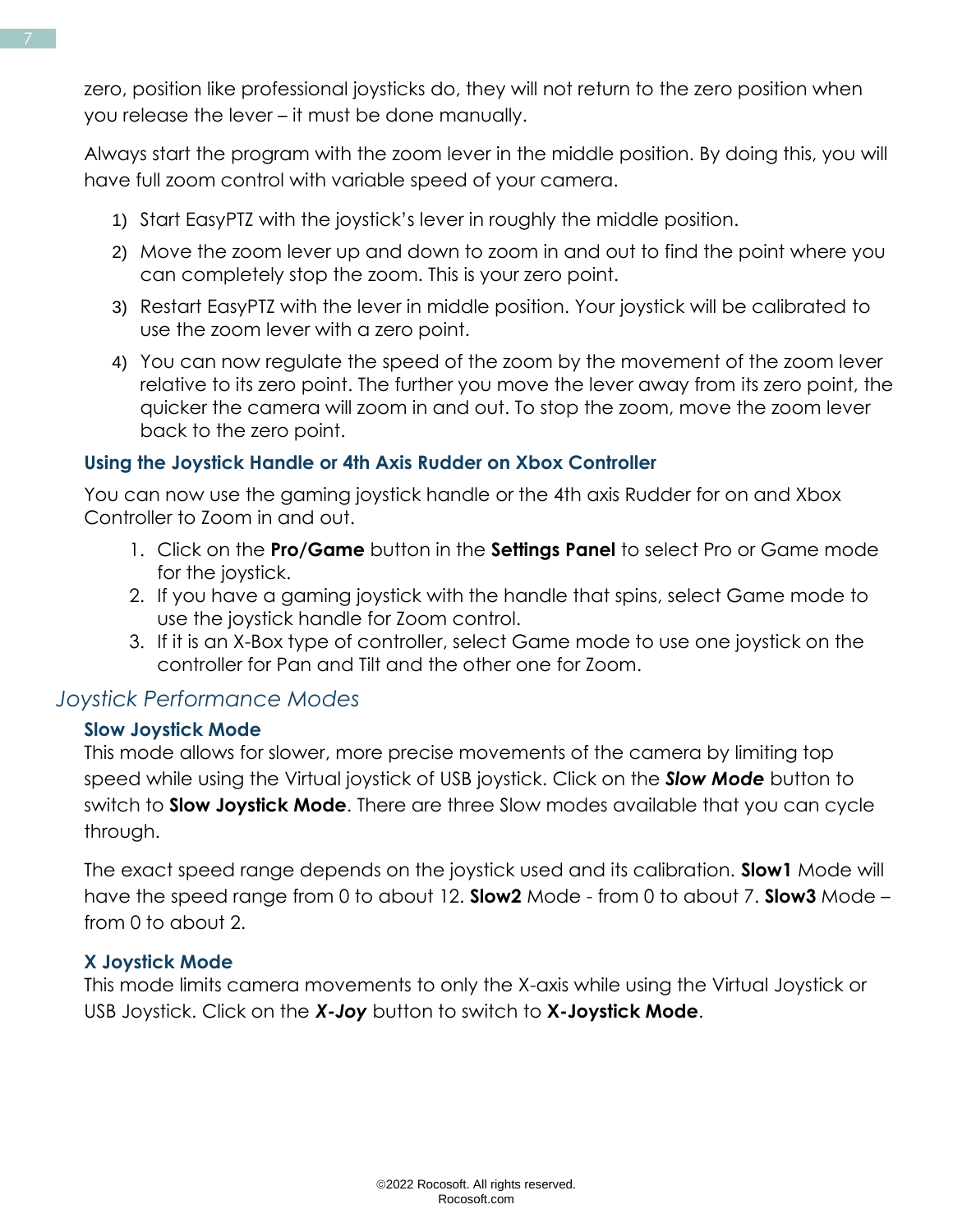### <span id="page-8-0"></span>Directional Buttons

Controlling your cameras with the Directional Button controls is simple. Press and hold the directional button to move your cameras in the direction you wish to go. Release the button to stop camera movement. Press the Zoom IN and Zoom OUT buttons for zoom control. Control Focus with the Far, Near, Auto Buttons.

A short tap on a directional button starts permanent camera movement until the button is tapped again.

# Working with Presets

### <span id="page-8-1"></span>Setting and recalling presets with Preset Tiles

To activate the Tiles, click on the **Tiles** button so the Tiles become visible.

- 1) Click on a specific Preset Tile. Move your camera in desired position and click *Set.*
- 2) Double click on a Preset Tile to replace the image. You can find many label samples in the folder "Labels" located in the programs directory.
- 3) If you want to create your own graphic, Windows Snipping tool will allow you to crop an image off the screen and save it as a file for the tile backgrounds.
	- a. Click on the **Snip** button in the program to open the Snipping Tool and "snip" around the graphic you want and save it as a .jpg file.
	- b. EasyPTZ works with .jpg, .bmp, .gif file formats (.png files work only if created without an alpha transparency channel).
	- c. You can use vMix, NewTek Studio Monitor, VLC Media player, RTSP stream, etc. to crop images for the tile backgrounds.
	- d. You can also simply create your own labels/images in the Paint App.
- 4) Repeat for all available Preset Tiles.
- 5) To recall a preset, click on a Preset Tile.
- 6) The Preset Tile images are saved per port and per camera, so when using multiple cameras, the Preset Tiles will update with saved images every time the active camera is changed.
- 7) To clear all Preset Tile images for a specific camera, click the *Clear* button in the Settings panel.

### <span id="page-8-2"></span>Setting and recalling presets with the Preset Dialer

To activate the Preset Dialer Panel, click on the **Tiles** button so the Preset Dialer Panel becomes visible.

- 1) Use the numeric buttons to select the preset number you wish to set up for the selected camera.
- 2) Move your camera in the desired position, type the desired name for the preset in the preset name window, and click *Set.*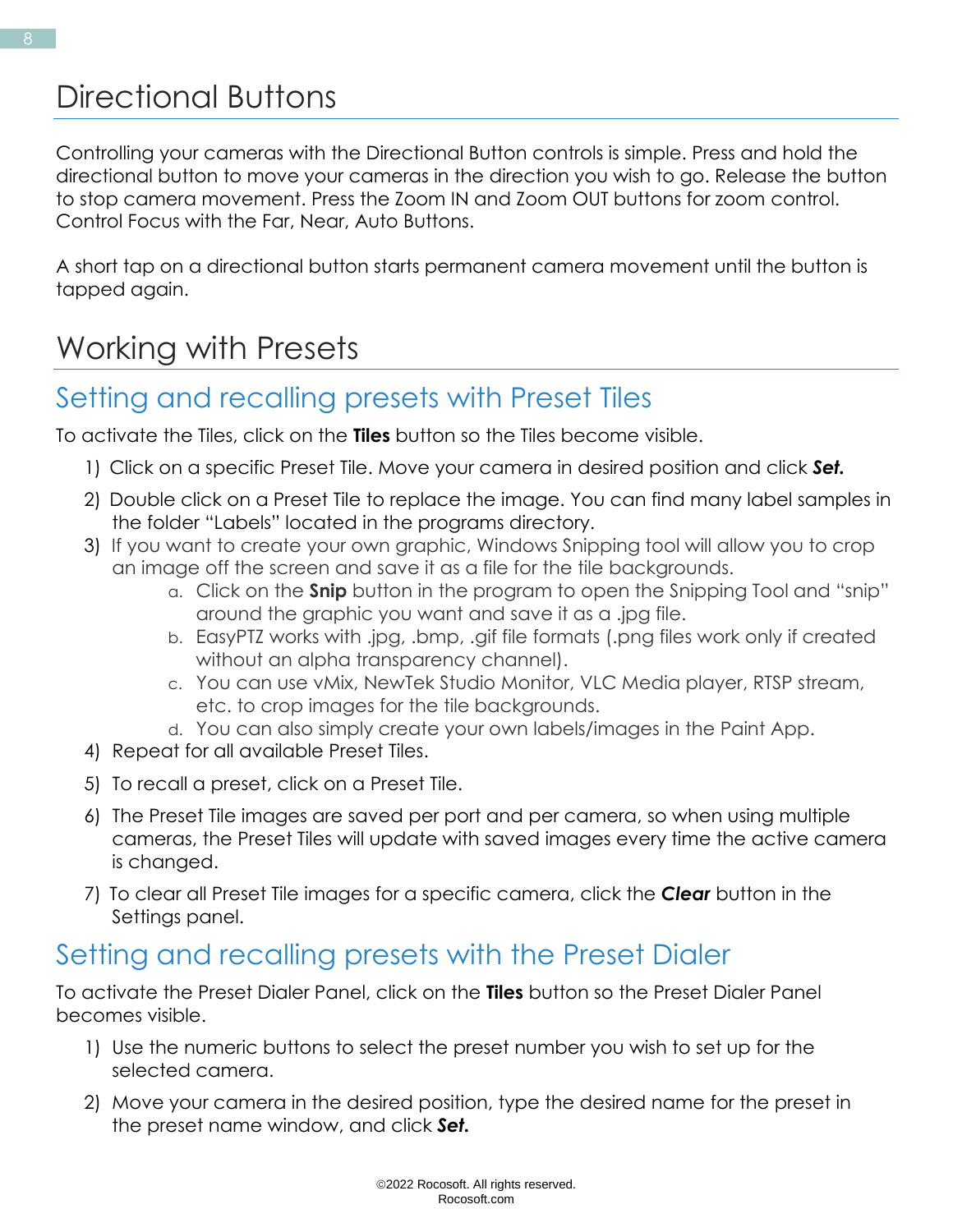- 3) Repeat for all needed presets.
- 4) To recall a preset, use the numeric buttons to select preset number and click *Call.* The current preset number and name will appear on the screen.
- 5) If using USB Joystick to select presets, the current preset number and name will also appear on the screen.

# Auto Pan

The *AutoPan* feature allows you to move the any camera left and right with a specified speed on a cycle.



- 1) Click the "*Auto Pan"* button to start the pan cycle. Click it again to stop it.
- 2) Adjust the **AutoPan Cycle** Time with the Cycle Slider and the **AutoPan Speed** with the main Speed Slider.

# <span id="page-9-0"></span>Preset Scan

The *Preset Scan* feature allows you to command a selected camera to scan between presets at a specified time interval. Presets must already be configured.



Click the **Preset Scan** button to start the scan cycle. Click it again to stop the scan cycle. Adjust the time interval between the presets with the Cycle Slider.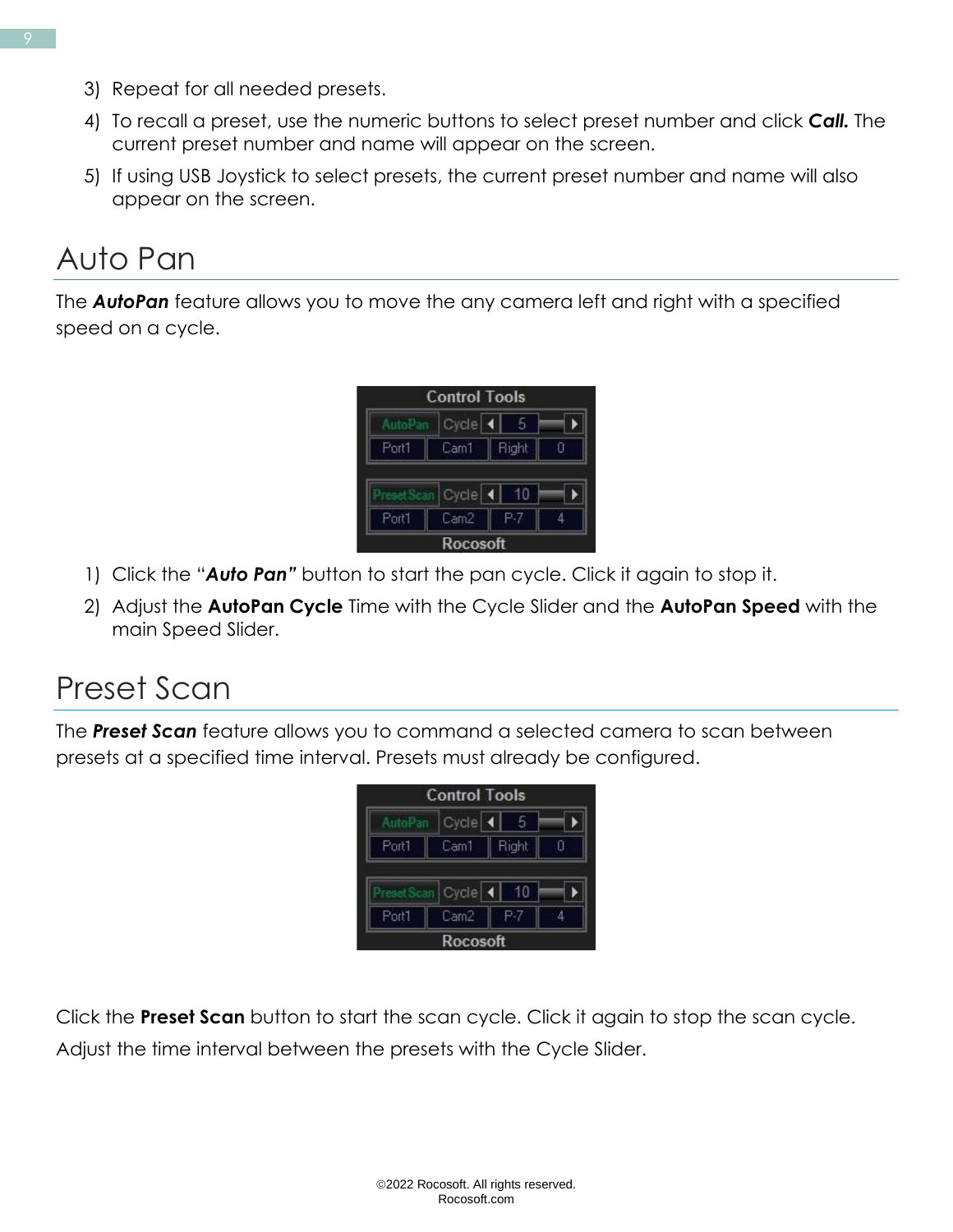<span id="page-10-0"></span>Control PTZ cameras connected to the Main Controller from the web browser of any computer or mobile device over any LAN, Wi-Fi, and WAN IP network. Use it as a far-end controller to switch between cameras, control pan, tilt, zoom, and focus, and call on presets. There is no limit on the quantity of simultaneous connections to our PTZ Web Server. It means that cameras can be controller simultaneously from as many devices as needed.



- 1) Turn ON Web Control access on the Main Controller by clicking on the **On** button.
- 2) Web Control works on port 80. The current IP Address and access information of the Main Controller can be found in the *Settings* panel by clicking on the *Settings* button. The Port 80 is reserved by default in Skype, but Skype does not use this port. It is recommended to uncheck "Use Port 80 and 443 for additional incoming connections" field by opening Tools- Options- Advanced- Connection in Skype. Freeing the port 80 for PTZ control will allow distant PTZ camera control using the IP address only.
- 3) Open the web browser on your mobile device and type in the IP Address of the computer with EasyPTZ Controller.
- 4) The WebRemote will appear in the web browser of your mobile device, and you can now control the PTZ cameras connected to the Main Controller.
- 5) The WebRemote will appear full size in your web-browser if you are using a computer, you can resize the WebRemote to a more convenient to use size by simply changing the zoom settings in the browser.
- 6) The Camera Status Display will show relevant information such as which camera is being controlled, which port is selected, and the pan, tilt, and zoom speed.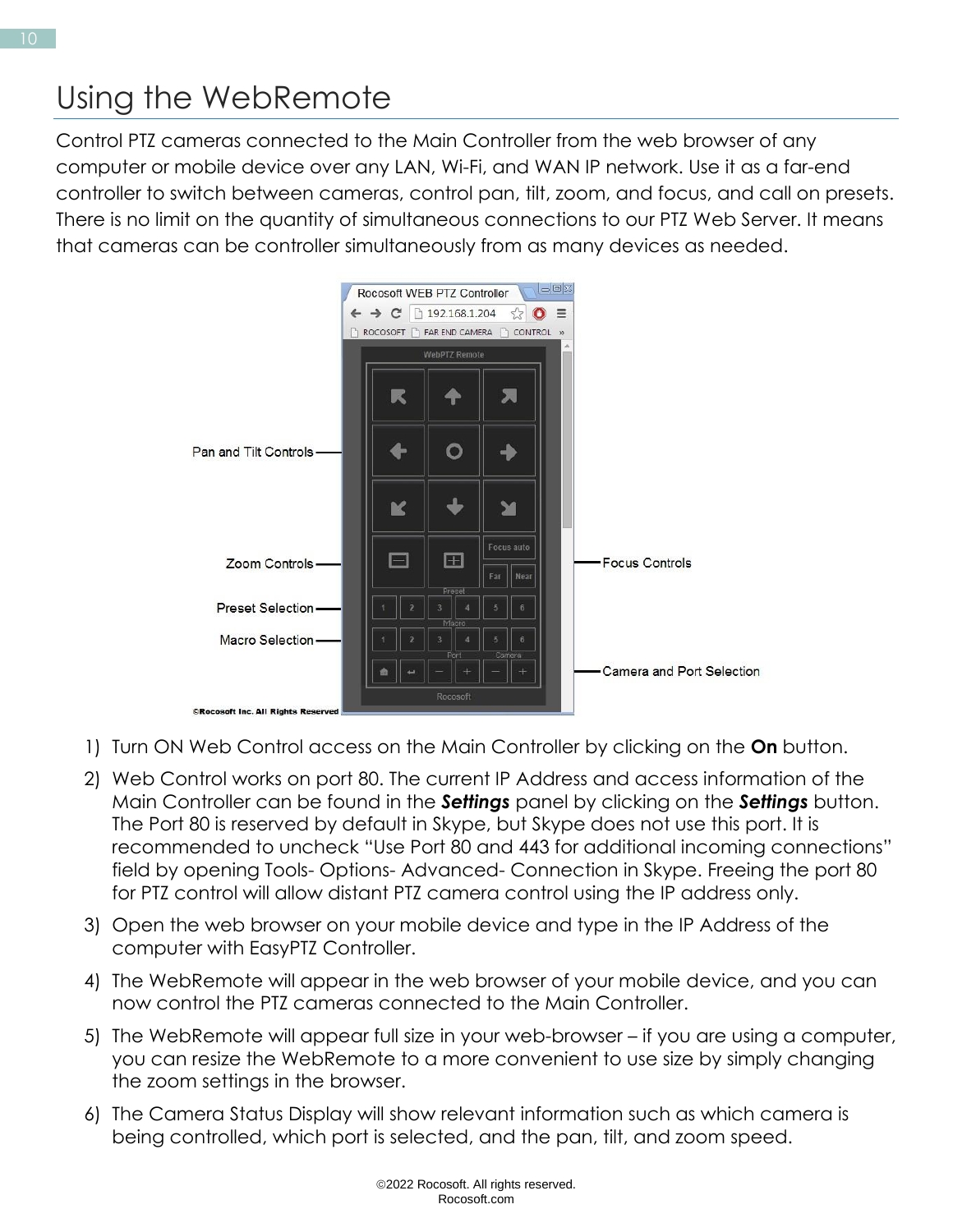\*Control cameras using the WebRemote from a device outside of your local area network by configuring your router and opening ports to accept outside signals. Once your router is configured, you can open a web browser on any device and type in the IP Address of the computer with EasyPTZ Controller and control your camera.

# <span id="page-11-0"></span>Far-End Camera Control API

The **FarCam** API feature allows two instances of Rocosoft PTZ Controller Software to "communicate" with each other, allowing for far-end PTZ camera control from ANYWHERE. You can connect your local PTZ Controller to a remote PTZ Controller and precisely control your remote cameras.

### <span id="page-11-4"></span><span id="page-11-1"></span>On the Remote Side

Let's say, you have EasyPTZJoy on a remote computer and all the cameras are connected and are controllable with the software on that computer. Click on the **WebControl** button to activate our API tool and allow for external control.

### <span id="page-11-2"></span>On a Local Machine

- 1. Install EasyPTZ on your local machine, open the **Settings** panel, and change the protocol to Rocosoft **FarCam** for Cam1.
- 2. Put the IP address of your **remote computer** in the **Cam1 IP field** and click **Set**.
- 3. You can now control your Cam1 on remote computer from your local machine. Repeat for each camera and enjoy!

\*To control your cameras from anywhere, route your remote computer IP to its external IP or use DMZ mode in your router.

# <span id="page-11-3"></span>Far-End Camera Control with USB Joystick

Once you have far end PTZ camera control from your local machine, you can also connect any professional or gaming USB joystick, including an Xbox Controller, and control your remote cameras.

- 1. Simply connect your joystick and click on the **USBJoy** button to activate your joystick.
- 2. Refer to the "USB Joystick Control" Section in this manual for help with calibrating your joystick, customizing joystick buttons, joystick performance modes and more.

### More than just Pan, Tilt, Zoom

Not only can you control your cameras remotely with a joystick, you can do everything that you normally with your remote PTZ Controller, but locally. That means that you can use the keyboard hotkeys, call on presets, adjust camera's video settings, and use any advanced